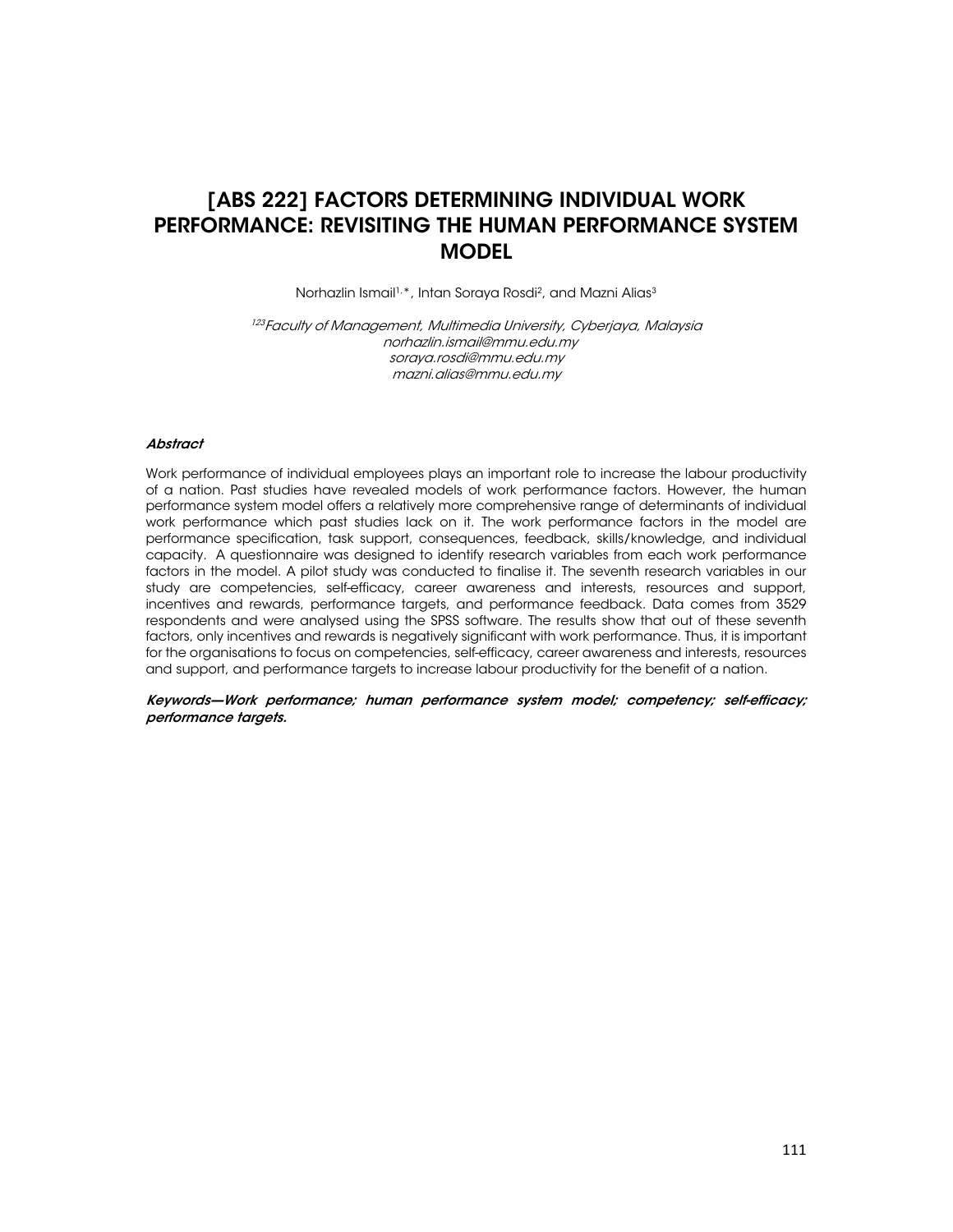## [ABS 230] SUCCESSION PLANNING AMONG THE HERITAGE BUSINESS OWNERS

Jeen Wei Ong<sup>1,\*</sup> and Gerald Guan Gan Goh<sup>2</sup>

<sup>1</sup> Faculty of Management, Multimedia University, Cyberjaya, Selangor, Malaysia <sup>2</sup> Faculty of Business, Multimedia University, Ayer Keroh, Melaka, Malaysia. \*jwong@mmu.edu.my

### **Abstract**

Heritage businesses are important part of the cultural heritage. However, there is lack of attention on the succession planning of the heritage businesses. This study examines the business succession of the heritage businesses in the Melaka and George Town UNESCO world heritage's core and buffer zones. Specifically, the study examines the perception and readiness of the heritage business owners in succession planning. Eight face-to-face interviews were conducted with the heritage business owners. The findings reveal that they are aware of the importance of succession planning but there is no proper action taken to engage the successors. The main reason cited is their uncertainty over the potential successors' interest in succeeding the business. However, most of them are willing to groom the successor if they found that the successors are willing to learn the skills to operate the business.

Keywords—UNESCO World Heritage Sites, Heritage Business, Succession Planning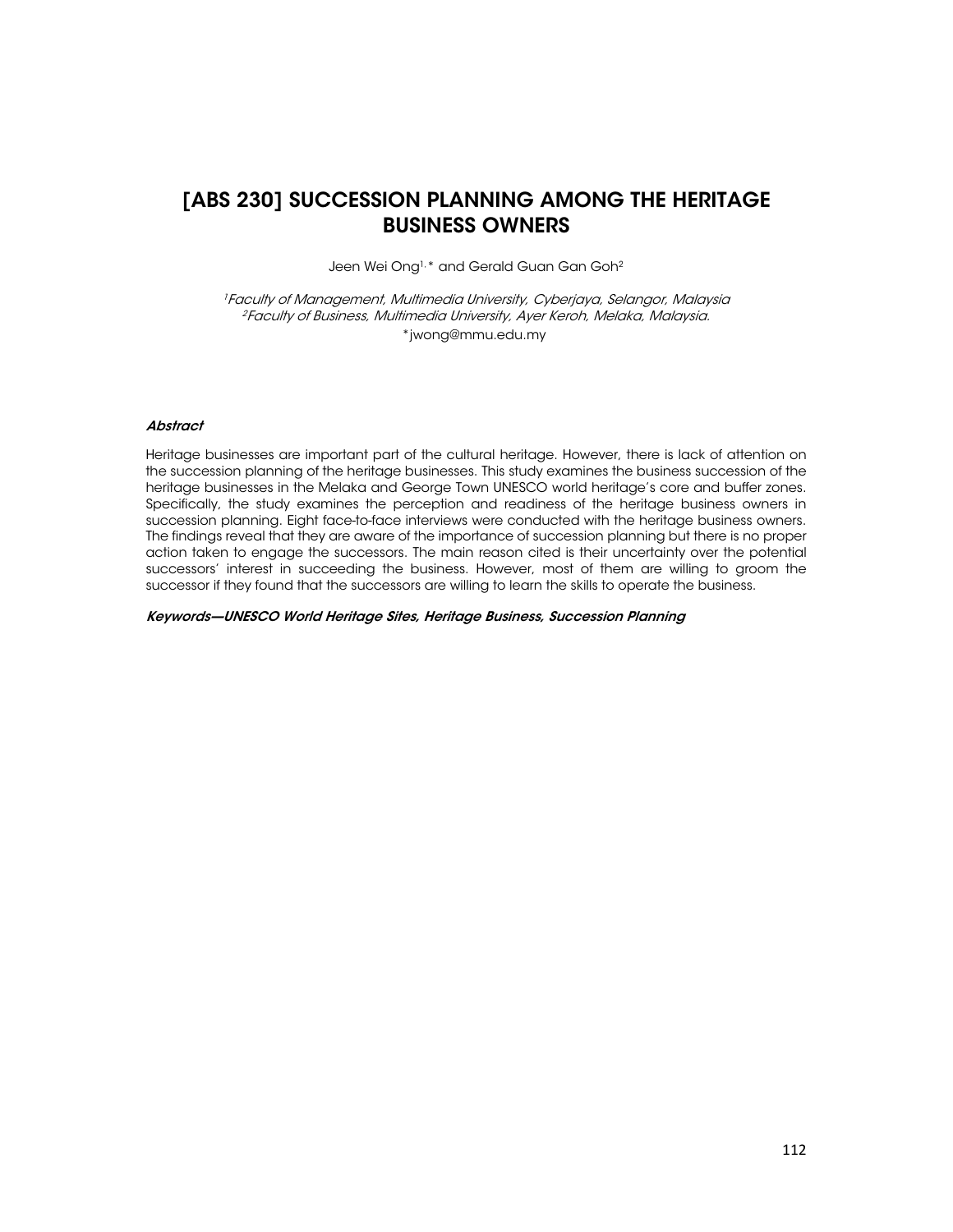

# [ABS 233] POVERTY ALLEVIATION FOR SUSTAINABLE GROWTH IN MALAYSIA THROUGH BETTER UNDERSTANDING OF B40 **HOUSEHOLDS**

Chong Choy-Yoke<sup>1</sup>

<sup>1</sup> Faculty of Management, Multimedia University, Malaysia cychong@mmu.edu.my

### **Abstract**

One of the crucial Millennium Development Goals (MDGs) is to eradicate poverty in every corner of the world. However, most of the studies on poverty focus on the income or expenditure of the poor rather than the characteristics of the poor namely the B40 households. This study intended to conduct a comprehensive examination of the characteristics of the B40 households to provide insights on the key determinants that explain poverty within Peninsular Malaysia. Logistic regression modelling is conducted on the household data collected through the Household Income and Expenditure Survey in 2019. The results revealed that Bumiputera households comprised most of the share of B40 within Peninsular Malaysia compared to Chinese and Indian households. The factors that contribute to poverty within Peninsular Malaysia includes the marital status, education level and ethnicity of the head of household in addition to the residency (urban-rural). Though, the most crucial key determinant of poverty is the education level. Hence, empowering the poor is the most effective solution in uplifting the B40s. The focus should be placed on upskilling the Bumiputera households especially those who stay within the rural areas.

Keywords—B40, ethnic, household characteristics, poverty, urban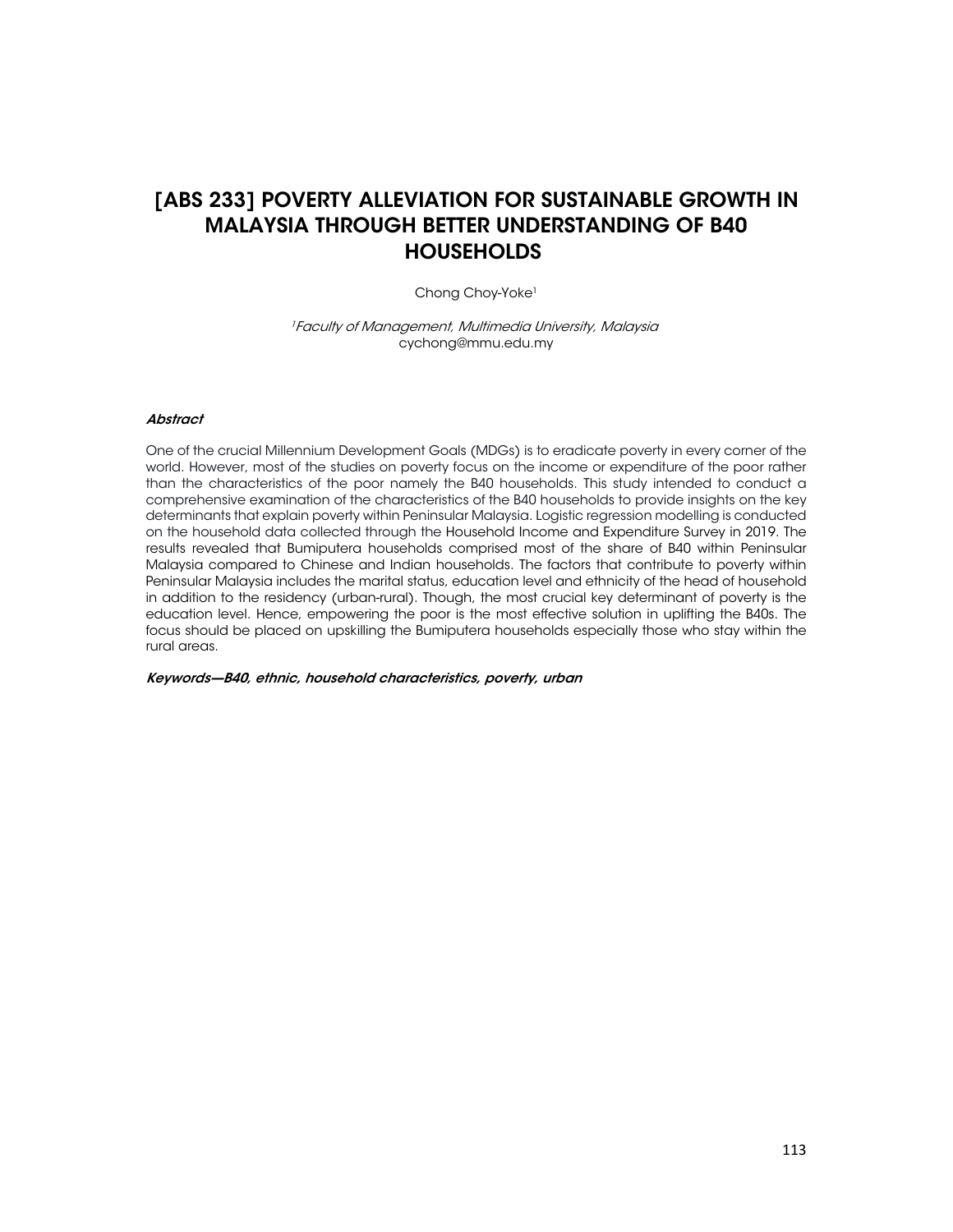

Hamsatulazura Hamzah, Zarehan Selamat, and Rapiah Mohd. Zaini,

Faculty of Management, Multimedia University Cyberjaya, Selangor, Malaysia hamsatulazura.hamzah@mmu.edu.my zarehan.selamat@mmu.edu.my rapiah@mmu.edu.my

#### **Abstract**

MNITF

2021

Recent study by the Organisation for Economic Co-operation and Development (OECD) and Malaysian Central Bank shown that Malaysian people are at the low level of knowledge in finance, particularly in personal finance, investment and financial planning. Many Malaysians as reported in the Malaysia National Strategy for Financial Literacy 2019 – 2023 struggle to plan and manage their fund well, exposing them to vulnerable impact of financial crisis as well as pandemic like the recent Covid 19. Hence, this study is to be conducted with the aim to examine and understand the level of financial literacy among single mothers in Malaysia. It is also to be conducted with the aim to develop financial literacy framework particularly for this group of people. The single mothers group is chosen due to their importance in managing the financial matters of the family. A single mother has to bring up the family and play multiple roles including financial matters of the family. Hence, the knowledge and skill in financial literacy seem to be very important element in making the financial well-being of the family. In large it may reduce poverty among those in the B40 category. This study will be focusing on the demographic profile, financial education background, financial behaviour, socioeconomic and risk preference of the group to be studied.

Keywords—financial literacy, financial behaviour, financial well-being, single mother, poverty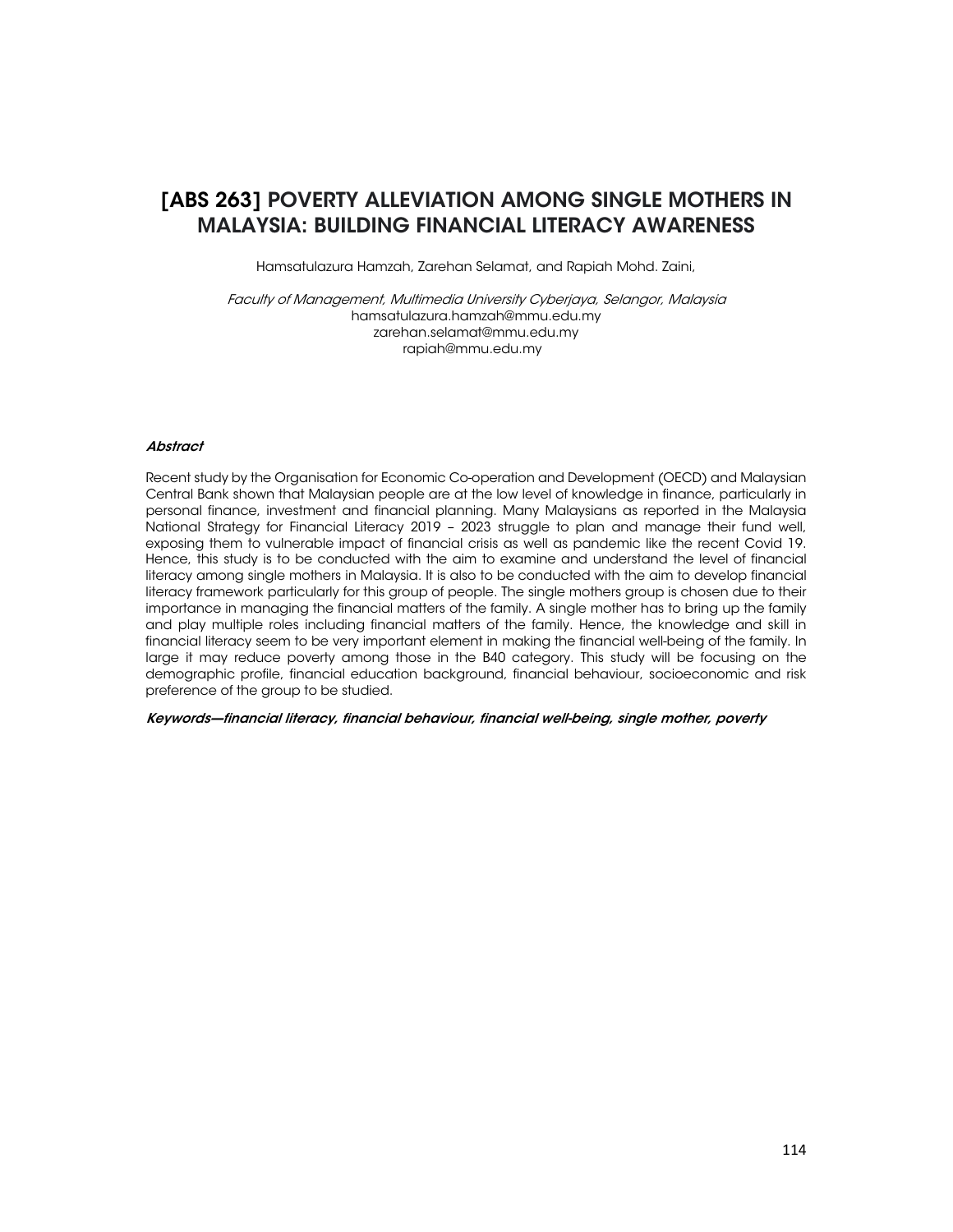

# [ABS 264] THE ANTECEDENTS OF PUBLIC HEALTH CARE WORKERS' MENTAL HEALTH: A CONCEPTUAL FRAMEWORK

Yeh Ying, Cheah<sup>1,\*</sup>, Chew Sze, Cheah<sup>2</sup>, and Yong Quan, Chin<sup>3</sup>

1,23 Faculty of Business, Multimedia University, Melaka, Malaysia \*yycheah@mmu.edu.my

### **Abstract**

The main purpose of this paper was to develop a conceptual model of the antecedents of health care workers' mental health in Malaysian Public hospitals. The current study was performed by reviewing past studies on work environment and mental health. In the reviews, two potential groups of antecedents managed to be found for work environment from various settings which are individualrelated factors and organizational-related factors. In regard to this, suggestions were identified for future research to provide a more definitive theoretical statement of work environment as well as develop an additional proposition that can possibly be developed from a more advanced theory.

Keywords—work environment, mental health

ъ.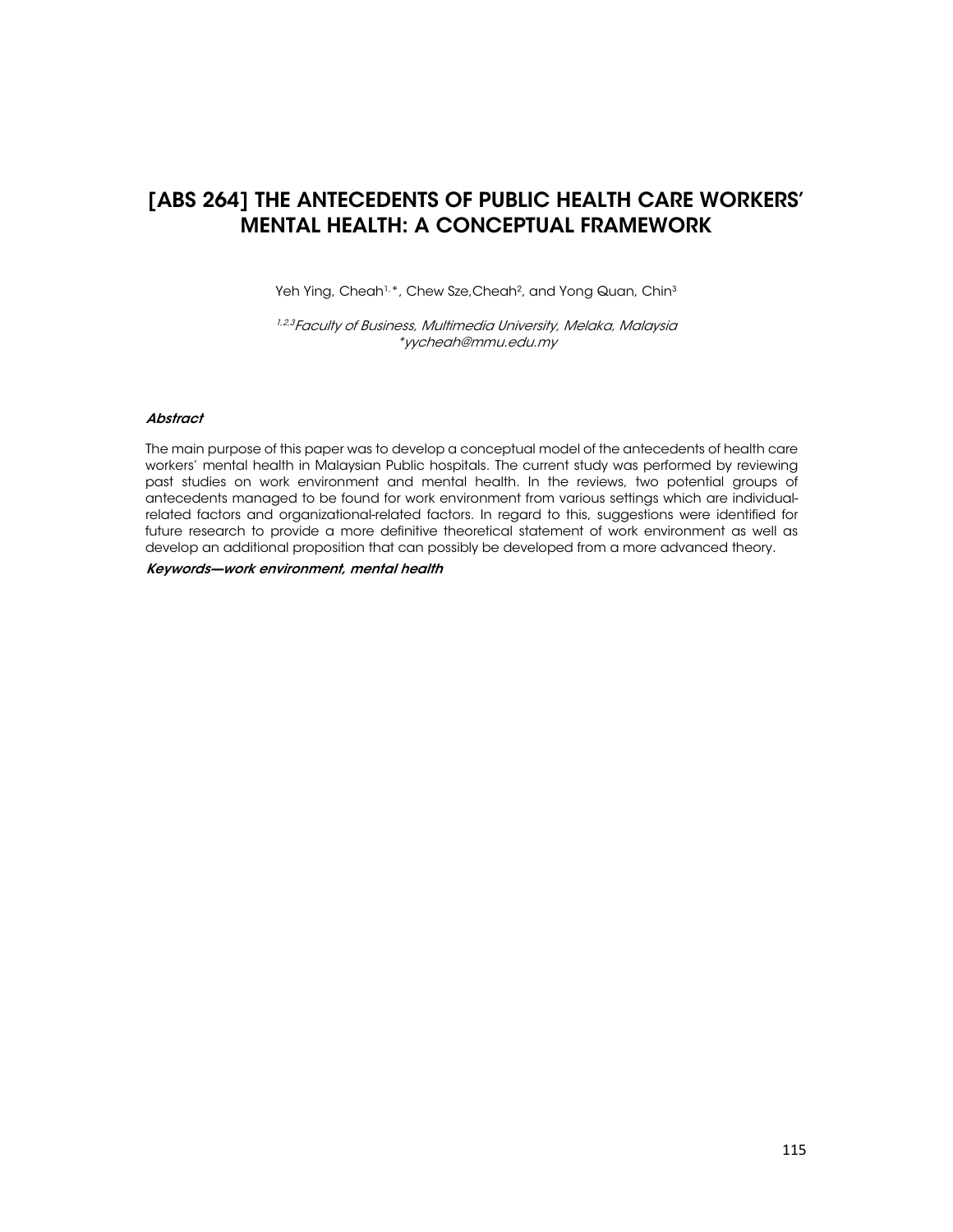

## [ABS 311] THE EFFECT OF DIGITAL READINESS AND STRATEGIES FOR IMPLEMENTING ON OUTCOMES OF SMART GOVERNANCE FOR REALIZING SMART CITY

Reza Sukmadiansyah, S.E1,\*, Siska Noviaristanti, S.Si., M.T., PhD 2

<sup>1</sup> Telkom University 1. Study program Master of Management, Faculty of Economic and Business, Bandung, Indonesia <sup>2</sup> Telkom University 2. Head of Study Program of Master of Management, Faculty of Economic and Business, Bandung, Indonesia reza\_ezra@yahoo.com

#### **Abstract**

Digital readiness is a developmental stage that describes the tendency, desire, and willingness to take action. Which can change today's business work models and industry structures to create unprecedented opportunities. Smart cities and smart governance are examples of digital transformation using ICT. In its application, digital readiness is needed to support performance in implementing smart cities and smart governance. Seeing this phenomenon, this study aims to see the effect of digital readiness and strategies for implementing smart governance on the outcomes of smart governance to realize a smart city within the Bandung City Government as the implementer in realizing a smart city. This study collected 400 questionnaires from 27 offices in the City Government of Bandung, online via the website link and offline by visiting the respective offices. This study concludes that digital readiness and strategies for implementing affect the outcomes of smart governance to support the implementation of smart cities. Digital readiness can be said to have an important role in facing the digital transformation process that is taking place anywhere.

Keywords—Digital Readiness, Smart City, Smart Governance, ICT, Digital Transformation.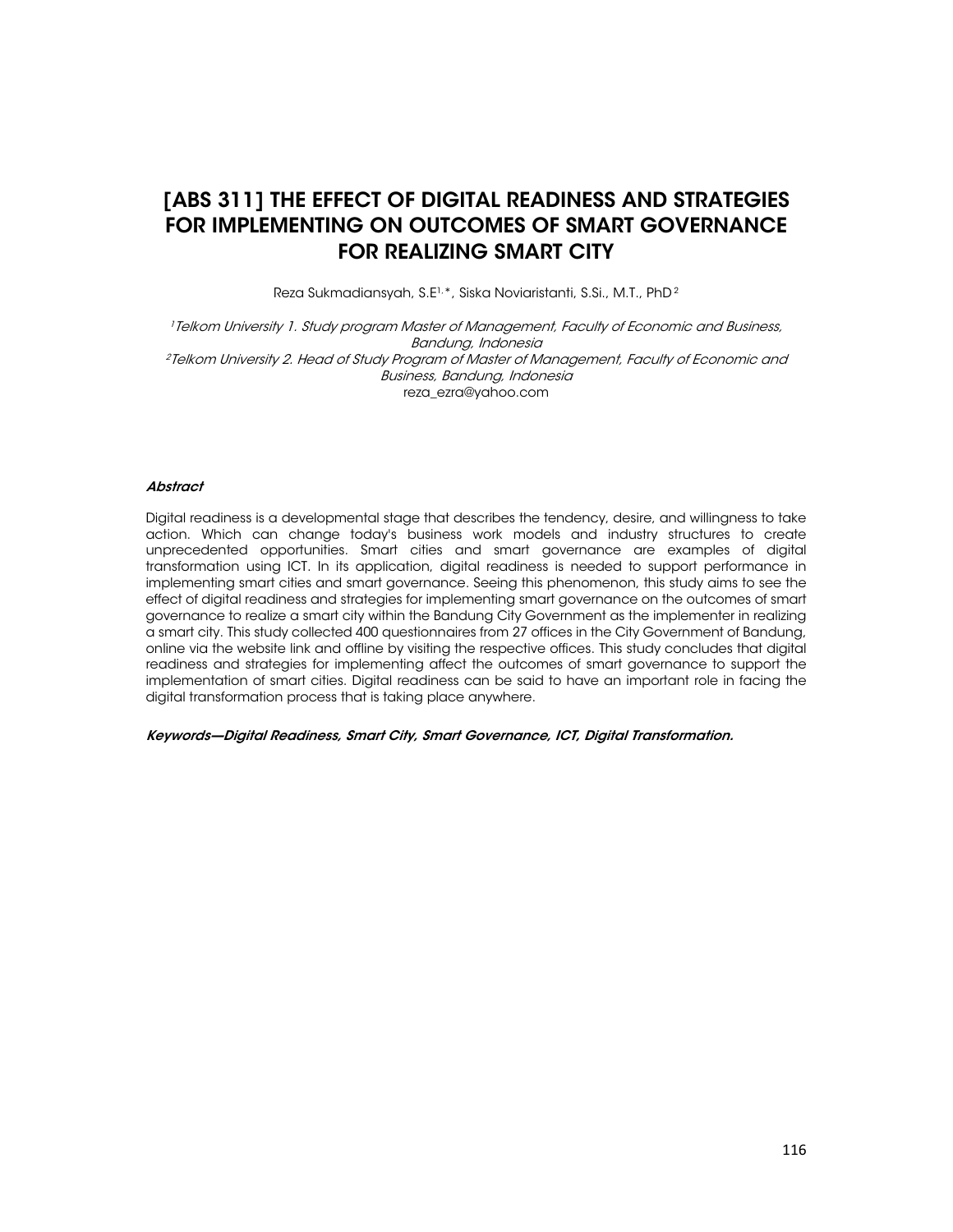

Shinta Ceysaria Yunita1,\*, Siska Noviarisanti2

<sup>1</sup>Master of Management 1. Faculty of Economy Business, Telkom University, Bandung, Indonesia <sup>2</sup>Master of Management 2.Faculty of Economy Business, Telkom University, Bandung, Indonesia<br><sup>1</sup>shintaceysaria@student.telkomuniversity.ac.id <sup>2</sup>siskanmarhen@telkomuniversity.ac.id

#### **Abstract**

**MDITE** 

2021

With social media, micro, small and medium enterprises (MSMEs) can disseminate information at a relatively low cost. The ability to share, communicate and access information can affect business performance, but currently, there are only a few studies on social media usage on business performance, especially MSMEs. This paper aims to present a quantitative examination to further study the factors that have effects in the use of this social platform in MSMEs in West Java and their effects on company performance. This study uses a TOE framework that combines elements of technology, organization, and the environment that affect MSMEs in the usage of social media. This research will be conducted on 300 respondents who are MSMEs business in West Java. Questionnaires will be distributed to obtain data from respondents, then the data obtained will be processed, analyzed using SPSS software with the path analysis method. The use of social media has an effect on the performance of MSMEs. These findings will serve as an assistance to the managers and decision-makers in the MSMES sector in following studies on social media latest trends and providing them benefits to be known widely.

Keywords— social media, business performance, small and medium enterprises (MSMEs), technology adoption.